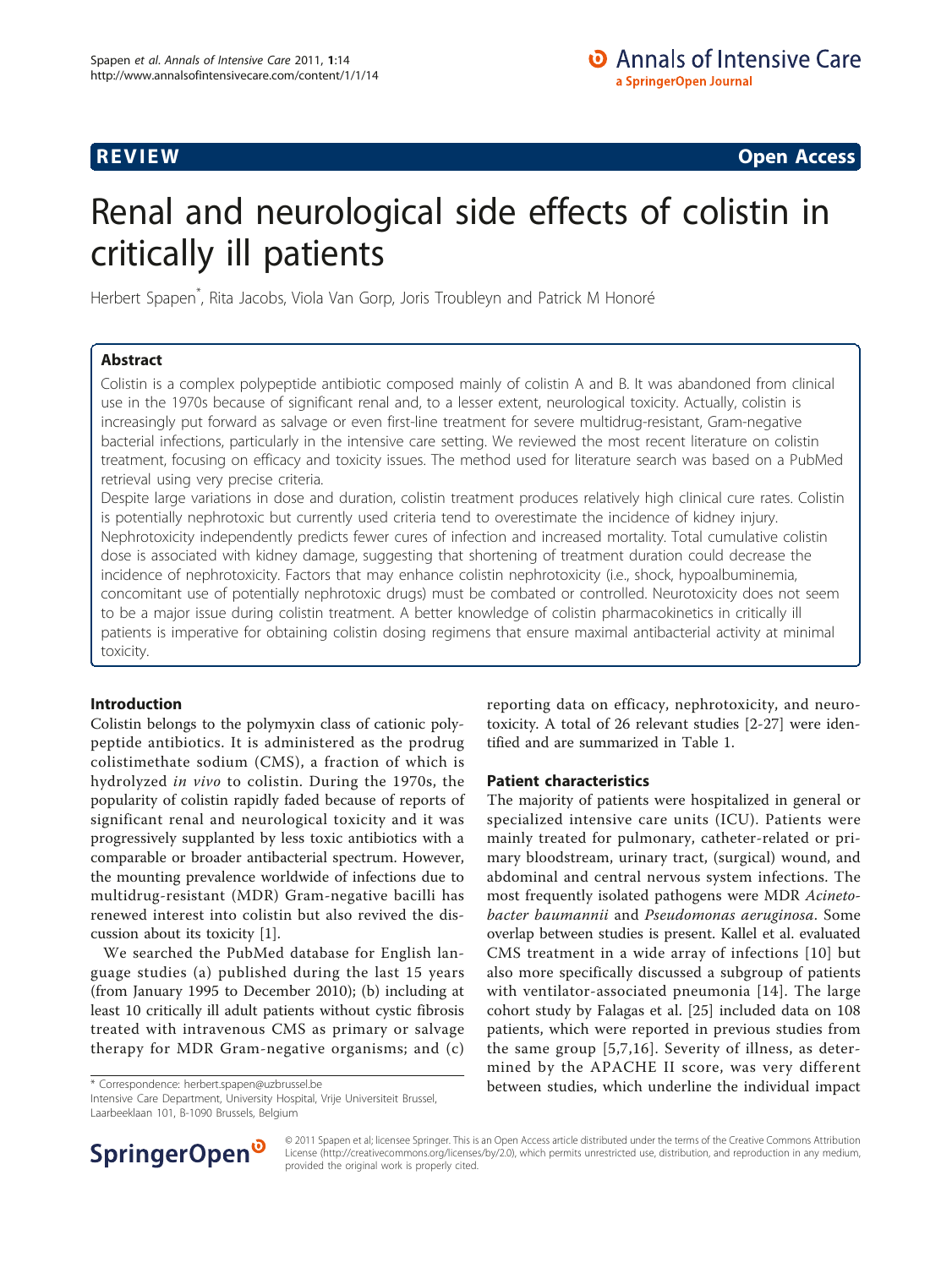<span id="page-1-0"></span>

| Table 1 Dosage, duration, outcome, and toxicity of intravenous colistimethate sodium in critically ill patients |  |  |  |
|-----------------------------------------------------------------------------------------------------------------|--|--|--|
|-----------------------------------------------------------------------------------------------------------------|--|--|--|

| Author               | Patients (N)          | <b>APACHE II (mean</b><br>± SD)     | CMS dose/duration [mean $\pm$ SD or<br>median (range)]     | Clinical cure<br>N(%)                          | Nephrotoxicity<br>N(%)   | Neurotoxicity    |
|----------------------|-----------------------|-------------------------------------|------------------------------------------------------------|------------------------------------------------|--------------------------|------------------|
| Levin                | 59 (60<br>infections) | $13.1 \pm 7$                        | 152.8 mg $\pm$ 62.8 mg<br>$12.6 \pm 6.8$ days              | 35 (58.3)                                      | 22(37)                   | none             |
| Markou               | 24 (26<br>infections) | 20.6 (mean)                         | 3 MIUq8h<br>13.5 days (4-24 days)                          | 17(65.4)                                       | 3(14.5)                  | none             |
| Garnacho-<br>Montero | 21                    | $19.6 \pm 7.2$                      | 2.5 mg-5 mg/kg/day<br>$14.7 \pm 4.1$ days                  | 12(57.1)                                       | 5(24)                    | none             |
| Michalopoulos        | 43                    | $25.8 \pm 7.7$                      | 3 MIUq8h<br>$18.6 \pm 5.8$ days                            | 32 (74)                                        | 8(18.6)                  | none             |
| Falagas              | 17 (19<br>infections) | 14 (median)<br>43.4 $\pm$ 14.6 days | 4.4 MIU ± 2.1 MIU                                          | 14(74)                                         | 1(5.2)                   | $\mathbf{1}$     |
| Kasiakou             | 50 (54<br>infections) | $16.1 \pm 6.1$                      | 4.5 MIU ± 2.3 MIU<br>$21.3 \pm 16$ days                    | 36 (66.7)                                      | 4(8)                     | $1^{\mathsf{a}}$ |
| Reina                | 55                    | $21 \pm 7$                          | 5 mg/kg (max 300 mg/day)<br>$13 \pm 5$ days                | <b>NA</b>                                      | 0(0)                     | none             |
| Petrosillob          | 14                    | <b>NA</b>                           | 2 MIUq8h<br>12 days (mean)                                 | 9(64)                                          | 1(7.1)                   | none             |
| Kallel               | 75 (78<br>infections) | NA (SAPS II 37 $\pm$<br>(14)        |                                                            | 5.5 MIU $\pm$ 1.1<br>MIU<br>$9.3 \pm 3.8$ days | 60 (76.9) 7/52<br>(13.5) | $\mathbf{1}$     |
| Koomanachai          | 78                    | 21.9 (mean)                         | 179.6 mg/day (mean)<br>11.9 days (mean)                    | 63 (80.8)                                      | 24 (30.8)                | none             |
| Betrosian            | 15                    | $14 \pm 2$                          | 5.83 MIU ± 2.3 MIU<br>duration NA                          | 9(60)                                          | 5(33)                    | none             |
| <b>Bassetti</b> b    | 29                    | $17 \pm 3.7$                        | 2 MIUg8h<br>$17.7 \pm 10.4$ days                           | 22 (76)                                        | 3(10)                    | none             |
| Kallel               | 60                    | NA (SAPS II 35 $\pm$<br>12)         | 2 MIUq8h<br>$9.5 \pm 3.8$ days                             | 45 (75)                                        | 0(0)                     | NA.              |
| Falagas              | 21                    | $19 \pm 4$                          | 5.5 MIU ± 1.9 MIU<br>$17.7 \pm 11.7$ days                  | 11(52.4)                                       | 3(14.3)                  | none             |
| Falagas              | 14 (CMS<br>mono)      | $14.3 \pm 7.4$                      | 4.6 MIU ± 2.3 MIU<br>$14.2 \pm 7.3$ days                   | 12(85.7)                                       | 0(0)                     | NA.              |
|                      | 57 (CMS<br>$+MERO$    | $15.4 \pm 6.6$                      | 5.5 MIU ± 2.2 MIU<br>$17.8 \pm 11.4$ days                  | 39 (68.4)                                      | 4(7)                     | NA.              |
| Pintado              | 60                    | $11.2 \pm 7.7$                      | 4.42 MIU ± 1.39 MIU<br>$20 \pm 9.2$ days                   | 43 (71.7)                                      | $6/55$ (10.9)            | none             |
| Sabuda               | 12                    | <b>NA</b>                           | 3.7 mg/kg<br>$14.7 \pm 13.8$ days                          | 8(66.7)                                        | 5(41.6)                  | 4 cases          |
| Huang                | 15                    | $14.7 \pm 4.5$                      | 1.28 MIU ± 0.25 MIU<br>$22.3 \pm 6.2$ days                 | 11(73.3)                                       | 0(0)                     | none             |
| Hartzell             | 66                    | $8.3 \pm 6.5$                       | $4.3 \pm 1.2$ mg/kg/day<br>$15.8 \pm 9.2$ days             | <b>NA</b>                                      | 30(45)                   | 2 cases          |
| Kim                  | 42 (47<br>infections) | ΝA                                  | 2.25 g $(0.6-8.7g)^c$<br>$16.6 \pm 14.8$ days <sup>e</sup> | $10/15$ (66) <sup>d</sup>                      | 15 (31.9)                | none             |
| Kwon                 | 71                    | ΝA                                  | 4.6 mg/kg (median)<br>13 days (7-22 days)                  | <b>NA</b>                                      | 38 (53.5)                | none             |
| Cheng                | 115 <sup>f</sup>      | 6 (median)                          | dose NA<br>$12 \pm 7$ days <sup>9</sup>                    | 59 (51)                                        | 12/84 (14)               | 4 cases          |
| Song                 | 10 <sup>°</sup>       | ΝA                                  | 150 mg g12h<br>$8.1 \pm 1.8$ days                          | 7(70)                                          | 0(0)                     | none             |
| Falagash             | 258                   | 17 (range 2-39)                     | up to 3 MIUq8h<br>mean 17.9 days (10-22)                   | 204 (79.1)                                     | 26 (10)                  | ΝA               |
| Kofteridis           | 43                    | 17.7 ±7.6                           | 3 MIUq8h<br>median 10 days (4-36 days)                     | 14(32.5)                                       | 8 (19)                   | none             |
| DeRyke               | 30                    | 13 (range 7-18)                     | $5.1 \pm 2$ mg/kg/day<br>median 8 days (3-24)              | NA.                                            | 10 (33%)                 | none             |

NA = not available; APACHE II = Acute Physiology and Chronic Health Evaluation II score; SAPS 2 = Simplified Acute Physiology Score 2; MIU = million International Units; CMS = colistimethate sodium; MERO = meropenem.

<sup>a</sup>Same patient as in reference 6; <sup>b</sup>+ rifampicine; <sup>c</sup>mean cumulative CMS dose when nephrotoxicity occurred; <sup>d</sup>in patients presenting nephrotoxicity; <sup>e</sup>in patients<br>presenting nephrotoxicity (vs. 9.5 ± 5.6 days in pati in patients with good clinical response (vs. 11  $\pm$  11 days in patients with poor response); <sup>h</sup>includes data on 108 patients from references 5, 7, and 16; <sup>i</sup>in patients who developed nephrotoxicity; <sup>j</sup> based on ideal body weight.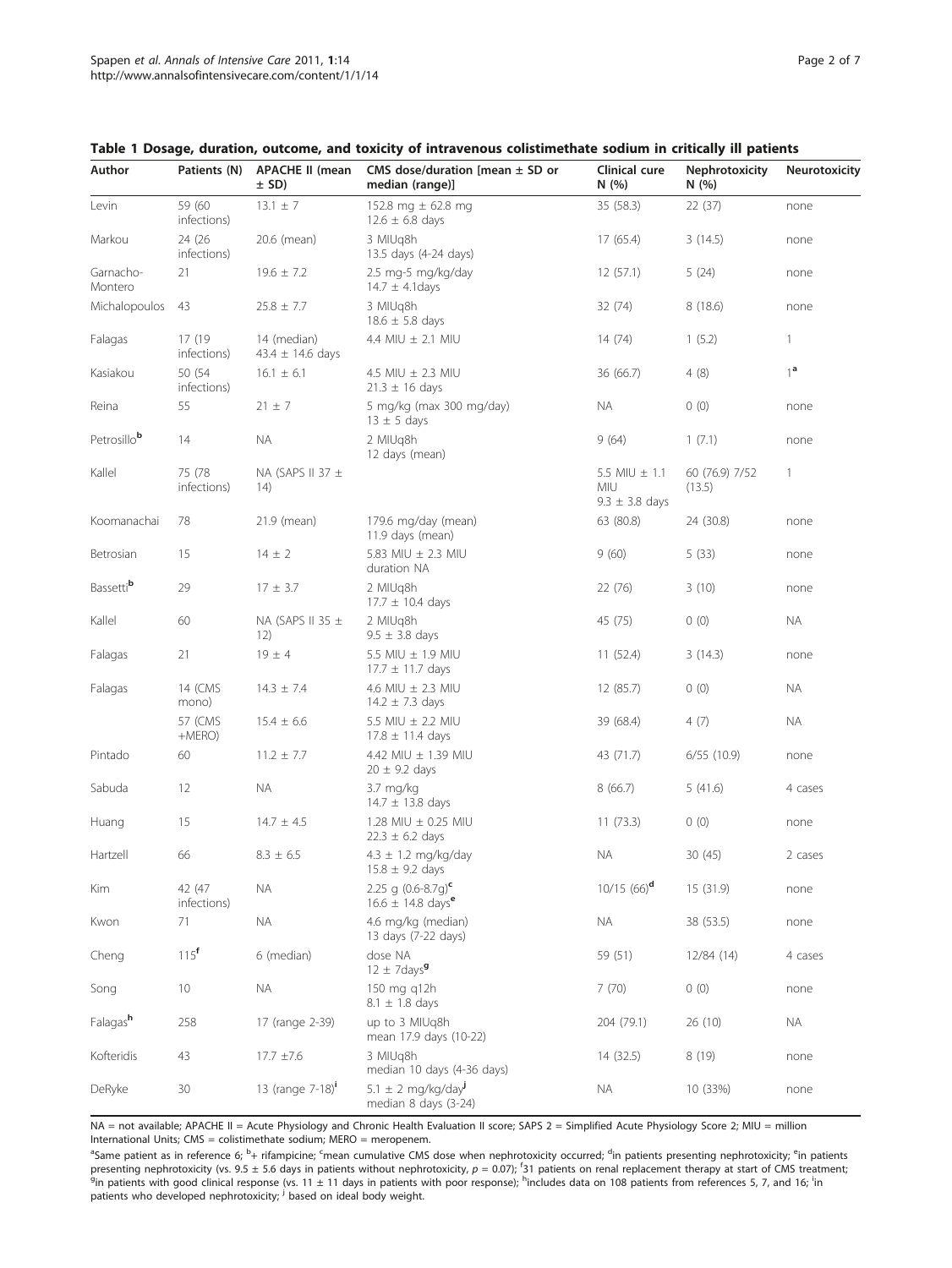of score-determining factors, such as age, pre-existing renal dysfunction, shock, and respiratory failure.

# Dose, duration, and efficacy of colistimethate sodium treatment

CMS was mostly administered for 10 to 14 days. Dose regimens varied considerably and were kept constant daily over time or adapted to the patients' weight. Doses were adjusted for renal function depending on serum creatinine levels or creatinine clearance. CMS was used as monotherapy, in association with synergistic antibiotics (e.g. rifampicin) or in combination with other broad-spectrum antimicrobials. Clinical efficacy and toxicity of CMS were evaluated regardless of whether CMS was prescribed as monotherapy or in combination with other agents. Global clinical cure for all infections taken together in all evaluable patients approached 70%.

The largest single-center cohort study to date retrospectively investigated 258 patients with microbiologically documented infection [[25](#page-5-0)]. Patients were treated for at least 72 h with intravenous CMS, either alone or in combination with other antibiotics, and were evaluated during a 7-year period (2000-2007). Because few patients developed significant nephrotoxicity, the investigators progressively increased daily CMS doses over time, reaching a standardized protocol of 9 million IU per day (in 3 divided doses) during the last 2 years of the study. CMS dose was always adapted to renal function. Infection was cured in 79.1% of patients. Independent factors for a favorable infection outcome were antimicrobial regimens that consisted of CMS in monotherapy or in combination with meropenem (compared with CMS combined with other agents with potential activity against the isolated pathogen) and pneumonia (compared with bacteremia and abdominal infection), whereas age and proportional increase in creatinine independently predicted unfavorable infection outcome. Lower mean colistin daily dose (3 million IU compared with 6 and 9 million IU), APACHE II score, hematological disease, and nephrotoxicity were independent factors predicting increased mortality.

# Nephrotoxicity

Renal toxicity is the most common adverse effect of colistin treatment because the drug is excreted primarily by the kidneys and elevated blood levels may further impair renal function. Little information is available on the mechanism of toxicity but in vitro electrophysiological studies demonstrate that, at long exposure times, colistin is directly toxic to mammalian urothelium by increasing transepithelial conduction [[28\]](#page-6-0).

A disparity between old and recent studies exists in the reported rates of nephrotoxicity associated with intravenous administration of colistin [[29\]](#page-6-0). The recent studies generally indicate a relatively lower incidence of renal toxicity. This can be explained by the use of more purified colistin, the use of colistimethate instead of colistin sulphate, more adequate dose adjustment according to renal function and significant improvement of ICU monitoring (in particular of the patient's hydration status) and treatment (more rapid and adequate resuscitation of severe sepsis and shock and avoidance of concomitant administration of potentially nephrotoxic agents).

Nephrotoxicity rates vary widely, ranging between 0% and 53.5% [[2-](#page-5-0)[27](#page-6-0)], but comparison between studies is hazardous and complicated by a lack of control for risk factors and a case mix of patients with and without renal dysfunction at baseline. Moreover, the wide range of reported nephrotoxicity rates probably reflects more the varying definitions of "renal failure" than the actual effect of colistin. In studies that discriminate between patients with normal and impaired renal function before start of colistin treatment, the incidence of nephrotoxicity was 2.5- to 7-fold higher in patients with baseline renal dysfunction [[2,5,7](#page-5-0)]. Koomanachai et al. reported a 30.8% incidence of nephrotoxicity [\[11](#page-5-0)]. However, 70% of their patients had underlying or predisposing factors (chronic kidney disease, nephrotoxic drug use, hypovolemia), which might have contributed to a decline in renal function. Also, 58% of the patients were not treated in an ICU environment despite a high mean APACHE II score for the whole group. Nephrotoxic effects were mild and reversible, and no patient required renal replacement therapy. A Canadian study reported at least a doubling of serum creatinine in 5 of 12 patients (41.6%) treated with intravenous CMS for at least 3 days [[18](#page-5-0)]. Once again, these patients had severe underlying diseases and comorbidities and all but one received at least one other potentially nephrotoxic drug. The only patient with renal failure admitted to the ICU even had received the equivalent of 13 million IU of colistin per day. It is noteworthy that the effectiveness and nephrotoxic potential of intravenous CMS was not different from imipenem in two studies comparing both antibiotics in the treatment of ventilator-associated pneumonia [[4,14](#page-5-0)].

Three recent studies used the RIFLE (Risk - Injury - Failure - Loss - End stage renal disease) classification to determine CMS-associated nephrotoxicity [[20](#page-5-0),[22](#page-5-0),[27\]](#page-6-0). The RIFLE criteria (Table [2\)](#page-3-0) represent an extensively validated tool for evaluation of acute kidney injury, ranging from mild renal dysfunction to need for renal replacement therapy [[30](#page-6-0),[31\]](#page-6-0). Hartzell et al. retrospectively reviewed 66 young adult patients who received intravenous CMS for at least 3 days [[20](#page-5-0)]. Overall, 30 (45%) patients exhibited criteria for nephrotoxicity at the time of peak creatinine level (Risk: 13 patients; Injury: 10 patients; Failure: 7 patients). In 21% of the patients, CMS was stopped because of nephrotoxicity.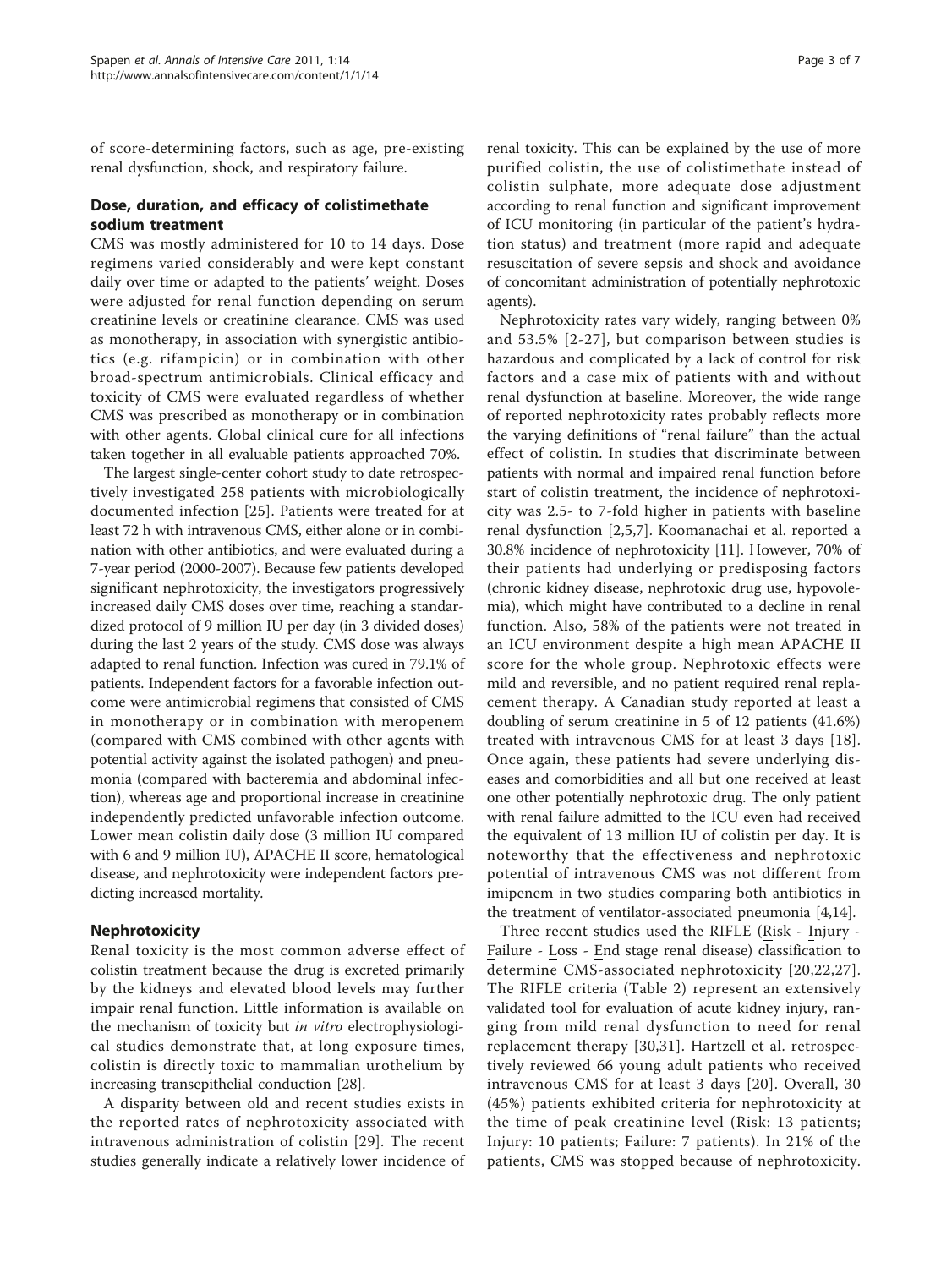| Category      | Criteria                                                                              |  |
|---------------|---------------------------------------------------------------------------------------|--|
| Risk(R)       | Increased creatinine level $\times$ 1.5 or GFR decrease >25%                          |  |
| Injury (I)    | Increased creatinine level $\times$ 2 or GFR decrease $>50\%$                         |  |
| Failure $(F)$ | Increased creatinine level $\times$ 3, GFR decrease >75% or creatinine level >4 mg/dL |  |
| Loss (L)      | Persistent acute renal failure or complete loss of function for >4 weeks              |  |
| $ESKD$ $(E)$  | $FSKD$ for $>3$ months                                                                |  |

<span id="page-3-0"></span>Table 2 RIFLE classification (serum creatinine and GFR criteria)

GFR = glomerular filtration rate; ESKD = end-stage kidney disease

No patient required renal replacement therapy. One month after the last CMS dose, criteria for Risk and Injury were still present in respectively 14 (28%) and 1 (2%) of 50 evaluable patients. In accordance with other studies [[15,](#page-5-0)[27,32](#page-6-0),[33](#page-6-0)], kidney injury was found to be related to the total cumulative dose and the duration of CMS therapy. Kwon et al. determined the incidence of CMS-associated kidney injury in 71 adult patients receiving CMS for more than 3 days [[22](#page-5-0)]. Thirty-eight (53.5%) patients experienced nephrotoxicity (Risk: 11 patients; Injury: 10 patients; Failure: 17 patients). Compared with the study of Hartzell et al. [[20\]](#page-5-0), these patients were older, more severely ill, and also had chronic kidney disease or comorbidities predisposing them to renal toxicity. Cumulative dose of CMS was lower, probably because the dosage was more frequently modified for renal impairment. After discontinuation of CMS, renal function recovered completely in 16 (42%) patients. Cox regression analysis based on the cumulative dose of CMS identified four independent factors predicting acute CMS-induced kidney injury: male sex, concomitant use of a calcineurin inhibitor, hyperbilirubinemia, and hypoalbuminemia. The incidence of kidney injury increased with an increase in the number of risk factors. Hypoalbuminemia also was identified as an independent risk factor for CMS-induced nephrotoxicity in another study [[21\]](#page-5-0). It is hypothesized that high serum levels of free colistin might enhance renal toxicity in patients with low albumin levels. Hypoalbuminemia also may reflect the severity of the underlying illness. Finally, DeRyke et al. retrospectively studied 30 patients treated with CMS for at least 48 h [\[27\]](#page-6-0). Nephrotoxicity was observed in ten (33%) patients (Injury: 3 patients; Failure: 5 patients; End-stage: 2 patients). Patients who developed nephrotoxicity were older, had more shock, and received excessive daily doses of colistin.

All studies using the RIFLE criteria reported a considerably higher incidence of CMS-induced nephrotoxicity [[20,22](#page-5-0)[,27](#page-6-0)]. A possible explanation may be the very high sensitivity of the RIFLE criteria, identifying acute kidney injury at creatinine values that are largely below the critical levels used to define renal failure (mostly above 1.3 to 2 mg/dL) in the other studies. However, it is striking that the studies reporting the highest incidence of

colistin-associated nephrotoxicity [\[18,20,22,](#page-5-0)[27\]](#page-6-0) used products containing 150 mg of "colistin base activity." This has important implications for therapeutic dosing because 150 mg of colistin base corresponds with approximately 400 mg (or 5 million IU) of CMS. Given that many patients included in these studies had some degree of renal dysfunction at baseline or were treated for prolonged periods of time, it is possible that the observed nephrotoxicity was caused by "overdosing" with CMS. This is particularly obvious in the study of DeRyke et al. [\[27](#page-6-0)] where dose calculations based on actual body weight resulted in daily CMS doses of up to 25 million IU in some patients!

In summary, CMS has nephrotoxic effects but its potential to injure the kidney is probably overestimated particularly when very sensitive criteria (i.e., the RIFLE classification) are used. CMS-induced nephrotoxicity is mostly mild and reversible. Renal replacement therapy is occasionally required and permanent kidney damage is rarely seen. Still, deteriorating renal function remains an independent factor predicting treatment failure and increased mortality. Factors that may potentiate renal toxicity in an ICU setting, such as concomitant nephrotoxic medication, sepsis, shock, and hypoalbuminemia, should be adequately controlled. Rigorous application of recently highlighted measures designed to prevent kidney injury and to protect renal function in an ICU population remains warranted [\[34](#page-6-0)]. The observed association between total cumulative colistin dose and kidney damage suggests that shortening the duration of treatment for specific infections (e.g., pneumonia) could decrease the incidence of nephrotoxicity. It must be emphasized that dosage and frequency of colistin administration must be adjusted for serum creatinine levels and thus require close monitoring of renal function. Finally, the decision to stop colistin treatment on the basis of renal dysfunction must be weighed against the consequences of withholding a potentially life-saving antibiotic.

#### Neurotoxicity

The interaction of colistin with neurons, which have high lipid content, has been associated with the occurrence of peripheral and orofacial paresthesias, visual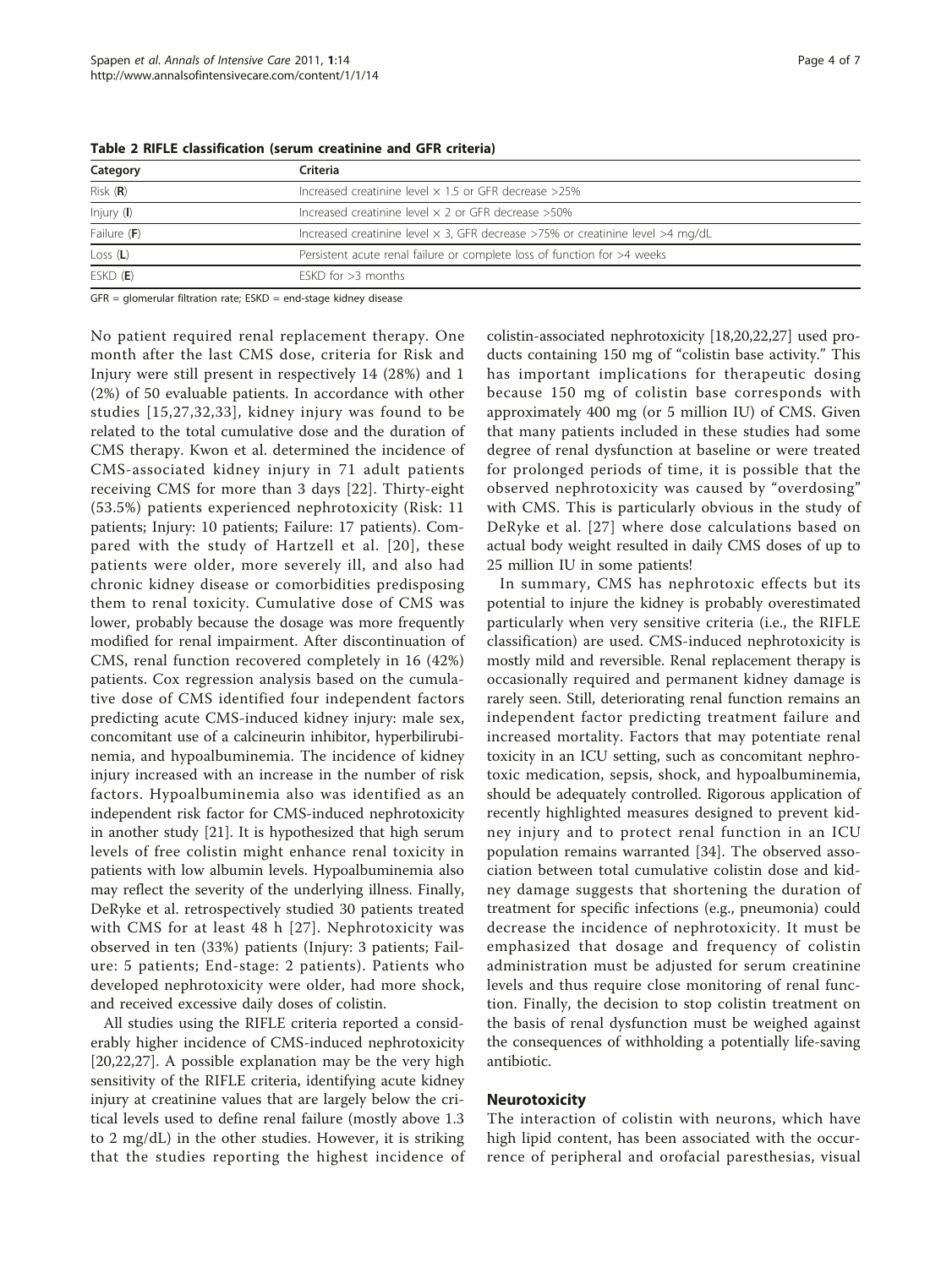disturbances, vertigo, mental confusion, ataxia, and seizures [[32\]](#page-6-0). The most dreaded neurotoxic event, however, is neuromuscular blockade presenting as a myasthenia-like syndrome or as respiratory muscle paralysis producing apnea [[35](#page-6-0),[36\]](#page-6-0). Potential triggers of neurotoxicity are hypoxia, concomitant medication (muscle relaxants, narcotics, sedatives, anesthetic drugs, and corticosteroids) and impaired renal function. The incidence of colistin-associated neurotoxicity reported in the literature before 1975 was approximately 7%, with paresthesias constituting the main event. Only sporadic cases of apnea were reported, typically in patients receiving colistin intramuscularly, suffering acute or chronic renal failure or treated with medications known to potentially induce respiratory muscle weakness [[29](#page-6-0)]. More recent studies–all retrospective in design–did not observe a clear association between colistin treatment and neurotoxic events. Falagas et al. described four patients who had polymyoneuropathy during colistin treatment [[6\]](#page-5-0). However, three patients already had neurological symptoms before colistin was started and in the one remaining patient, polyneuropathic symptoms subsided despite colistin was continued for 11 more days. Sabuda et al. reported four patients with varying neurological complaints [[18\]](#page-5-0). All had developed significant renal dysfunction during treatment. Two patients had concomitant neurotoxic medication (gabapentin, baclofen, and tizanidine) or disorders (multifocal acute encephalopathy) that might have contributed to their neurological "distress" (respectively somnolence and vertigo). One patient with respiratory muscle weakness had received the equivalent of 13 million IU of colistin base per day for 19 days whilst experiencing a doubling of plasma creatinine levels. In a cohort of 115 patients, Cheng et al. identified four cases of potential colistininduced neurotoxicity, including three patients with focal seizures and one patient with altered mentation [[23\]](#page-5-0). These patients had normal kidney function but details about concomitant treatment or comorbidities were not given.

Diagnosis of neurotoxicity is mostly made on clinical grounds, making it difficult to discriminate between eventual colistin-induced neurotoxicity and the more frequently observed "critical illness polymyoneuropathy" in ICU patients. In only one study, electrophysiological measurement was performed in a limited number of patients who had received colistin for at least 7 days. Among these patients, 50% exhibited typical features consistent with critical illness polymyoneuropathy, but none had evidence of neuromuscular junction blockade [[4\]](#page-5-0). Of note, no cases of clinically significant neurotoxicity were observed in a large group of patients with underlying neurological disease or disorders admitted to a neurosurgical ICU [[11](#page-5-0)]. Finally, neuromuscular blockade was never seen in prospective studies evaluating CMS treatment [[2-4,8,12,13,15\]](#page-5-0).

### Optimization of colistin therapy in critical illness

The paucity of pharmacologic information regarding colistin administration in the critically ill highly impedes the creation of optimal dosing regimens that reconcile adequate antibacterial activity with minimal toxicity. Colistin pharmacokinetics are expected to be dramatically altered in critically ill patients, because they are frequently prone to large swings in distribution volume, fluctuations in renal clearance, and variable protein binding. Also, the antibacterial activity of colistin is attenuated in the face of high bacterial loads, as may be seen in pneumonia [\[37](#page-6-0)].

Data on colistin pharmacokinetics in critically ill patients with pneumonia and/or sepsis obtained by specific chromatographic assays became recently available [[38-40\]](#page-6-0). The administration of CMS at a dose of 2 million IU [\[40\]](#page-6-0) or 3 million IU [\[38,39\]](#page-6-0) every 8 h resulted in maximum mean steady-state concentrations  $(C_{\text{max}})$  of colistin between 2.21 and 2.93 μg/mL. These findings are troublesome, because they indicate that currently prescribed CMS doses may be inadequate for treatment of infections caused by pathogens with minimal inhibitory concentration values in the upper range of the susceptibility breakpoint for colistin (2 μg/mL) and could induce the selection of resistant strains. Whether this has an impact on clinical cure and/or outcome is not clear. From the study by Plachouras et al. [[39](#page-6-0)], it is obvious that it takes 2 to 3 days to reach the  $C_{\text{max}}$  of colistin. These authors speculate that a loading dose of 9 to 12 million IU of CMS, followed by a maintenance dose of 4.5 million IU every 12 h would achieve the target  $C_{\rm max}$  faster with less frequent administration. It remains to be investigated whether this will lead to improved treatment efficacy without raising concern about toxicity. Moreover, a recent in vitro pharmacodynamic study in a Pseudomonas aeruginosa model showed that dosing regimens incorporating higher doses of colistin administered less frequently produced similar bacterial killing at the cost of a greater emergence of resistance than the conventional thrice-daily regimen [\[41](#page-6-0)].

#### Conclusions

CMS is mostly prescribed for treatment of MDR Acinetobacter baumannii and Pseudomonas aeruginosa. Clinical cure rates are relatively high, especially when administered as monotherapy or in combination with a carbapenem. The dose varies considerably between studies but has become standardized over time to 9 million IU per day in patients with normal renal function.

CMS is potentially nephrotoxic but the incidence of kidney injury is probably overestimated by currently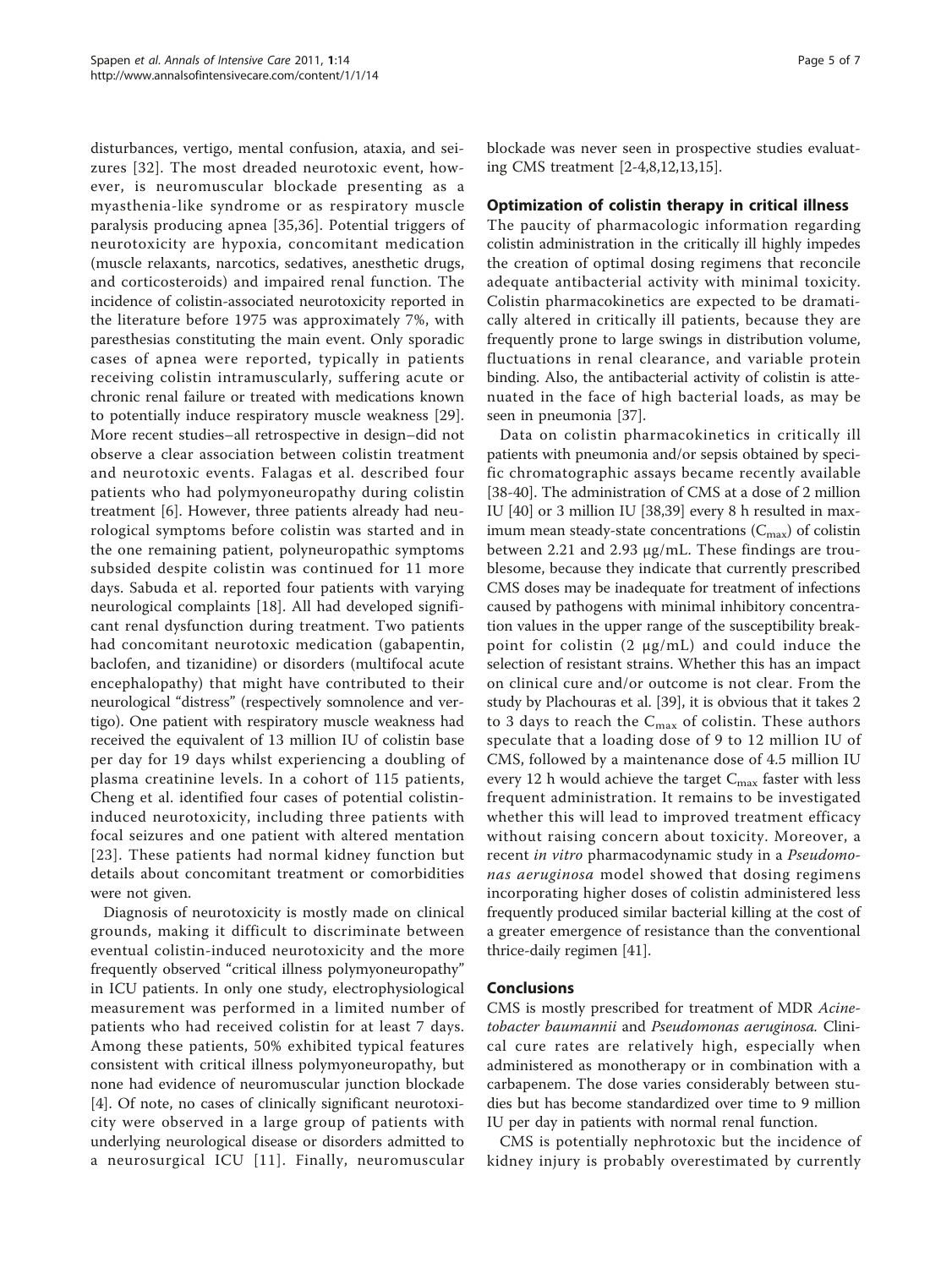<span id="page-5-0"></span>used criteria (e.g., the RIFLE classification) and may be influenced by manufacturer-dependent differences in dose recommendations. Although mostly mild and reversible, a decrease in kidney function must not be neglected, because it aggravates prognosis. The use of sensitive criteria to detect kidney injury could prove beneficial, because they may prompt clinicians to adequately address disease states, metabolic disorders, and medications that may enhance or precipitate colistin nephrotoxicity as well as encourage them to adapt CMS dosage or treatment duration in a timely manner.

Neurotoxicity does not seem to be a major adverse event accompanying colistin treatment. However, further studies must determine whether and how colistin interferes with underlying or ICU-acquired neurological disease (e.g., epilepsy, septic encephalopathy, critical illness polymyoneuropathy).

More research on colistin pharmacokinetics and pharmacodynamics in critically ill patients is urgently needed to guide adequate colistin dosing at the least toxicity.

#### Authors' contributions

HS and RJ conceived and wrote the review. VVG and JT participated in literature search and selected appropriate articles. PMH participated in design, coordination, and writing. All authors read and approved the final manuscript.

#### Competing interests

The authors declare that they have no competing interests.

#### Received: 8 April 2011 Accepted: 25 May 2011 Published: 25 May 2011

#### References

- 1. Li J, Nation RI, Turnidge JD, Milne RW, Coulthard K, Rayner CR, Paterson DL: [Colistin: the re-emerging antibiotic for multidrug-resistant Gram](http://www.ncbi.nlm.nih.gov/pubmed/16931410?dopt=Abstract)[negative bacterial infections.](http://www.ncbi.nlm.nih.gov/pubmed/16931410?dopt=Abstract) Lancet Infect Dis 2006, 6:589-601.
- 2. Levin AS, Barone AA, Penço J, Santos MV, Marinho IS, Arruda EAG, Manrique EI, Costa SF: [Intravenous colistin as therapy for nosocomial](http://www.ncbi.nlm.nih.gov/pubmed/10452626?dopt=Abstract) [infections caused by multidrug-resistant](http://www.ncbi.nlm.nih.gov/pubmed/10452626?dopt=Abstract) Pseudomonas aeruginosa and [Acinetobacter baumannii](http://www.ncbi.nlm.nih.gov/pubmed/10452626?dopt=Abstract). Clin Infect Dis 1999, 28:1008-1011.
- Markou N, Apostolakos H, Koumoudiou C, Athanasiou M, Koutsoukou A, Alamanos I, Gregorakos L: [Intravenous colistin in the treatment of sepsis](http://www.ncbi.nlm.nih.gov/pubmed/12974973?dopt=Abstract) [from multiresistant Gram-negative bacilli in critically ill patients.](http://www.ncbi.nlm.nih.gov/pubmed/12974973?dopt=Abstract) Crit Care 2003, 7:R78-R83.
- Garnacho-Montero J, Ortiz-Leyba C, Jiménez-Jiménez J, Barrero-Almodovar AE, Garcia-Garmendia JL, Bernabeu-Wittell M, Gallego-Lara SL, Madrazo-Osuna J: [Treatment of multidrug-resistant](http://www.ncbi.nlm.nih.gov/pubmed/12715304?dopt=Abstract) Acinetobacter baumannii [ventilator-associated pneumonia \(VAP\) with intravenous](http://www.ncbi.nlm.nih.gov/pubmed/12715304?dopt=Abstract) [colistin: a comparison with imipenem-susceptible VAP.](http://www.ncbi.nlm.nih.gov/pubmed/12715304?dopt=Abstract) Clin Infect Dis 2003, 36:1111-1118.
- Michaloupoulos AS, Tsiodras S, Rellos K, Mentzelopoulos S, Falagas ME: [Colistin treatment in patients with ICU-acquired infections caused by](http://www.ncbi.nlm.nih.gov/pubmed/15679485?dopt=Abstract) [multiresistant Gram-negative bacteria: the renaissance of an old](http://www.ncbi.nlm.nih.gov/pubmed/15679485?dopt=Abstract) [antibiotic.](http://www.ncbi.nlm.nih.gov/pubmed/15679485?dopt=Abstract) Clin Microbiol Infect 2005, 11:115-121.
- 6. Falagas ME, Rizos M, Bliziotis IA, Rellos K, Kasiakou SK, Michalopoulos A: [Toxicity after prolonged \(more than four weeks\) administration of](http://www.ncbi.nlm.nih.gov/pubmed/15642116?dopt=Abstract) [intravenous colistin.](http://www.ncbi.nlm.nih.gov/pubmed/15642116?dopt=Abstract) BMC Infect Dis 2005, 5:1-8.
- Kasiakou SK, Michalopoulos A, Soteriades ES, Samonis G, Sermaides GJ, Falagas ME: Combination therapy with intravenous colistin for management of infections due to multidrug-resistant Gram-negative bacteria in patients without cystic fibrosis. Antimicrob Agents Chemother 2005, 48:3136-3146.
- 8. Reina R, Estenssoro E, Saenz G, Canales HS, Gonzalvo R, Vidal G, Martins G, Das Neves A, Santander O, Ramos C: [Safety and efficacy of colistin in](http://www.ncbi.nlm.nih.gov/pubmed/15983759?dopt=Abstract) Acinetobacter and Pseudomonas [infections: a prospective cohort study.](http://www.ncbi.nlm.nih.gov/pubmed/15983759?dopt=Abstract) Intensive Care Med 2005, 31:1058-1065.
- 9. Petrosillo N, Chinello P, Proietti MF, Cecchini L, Masala M, Franchi C, Venditti M, Esposito S, Nicastri E: Combined colistin and rifampicin therapy for carbapenem-resistant Acinetobacter baumannii infections: clinical outcome and adverse events. Clin Microbiol Infect Dis 2005, 11:682-683.
- 10. Kallel H, Bahloul M, Hergafi L, Akrout M, Ketata W, Chelly H, Ben Hamida CB, Rekik N, Hammami A, Bouaziz M: [Colistin as a salvage therapy for](http://www.ncbi.nlm.nih.gov/pubmed/16971093?dopt=Abstract) [nosocomial infections caused by multidrug-resistant bacteria in the ICU.](http://www.ncbi.nlm.nih.gov/pubmed/16971093?dopt=Abstract) Int J Antimicrob Agents 2006, 28:366-369.
- 11. Koomanachai P, Tiengrim S, Kiratisin P, Thamlikitkul V: [Efficacy and safety](http://www.ncbi.nlm.nih.gov/pubmed/17291803?dopt=Abstract) [of colistin \(colistimethate sodium\) for therapy of infections caused by](http://www.ncbi.nlm.nih.gov/pubmed/17291803?dopt=Abstract) multidrug-resistant [Pseudomonas aeruginosa](http://www.ncbi.nlm.nih.gov/pubmed/17291803?dopt=Abstract) and Acinetobacter baumannii [in Siriraj Hospital, Bangkok, Thailand.](http://www.ncbi.nlm.nih.gov/pubmed/17291803?dopt=Abstract) Int J Infect Dis 2007, 11:402-406.
- 12. Betrosian AP, Frantzeskaki F, Xanthaki A, Douzinas EE: [Efficacy and safety of](http://www.ncbi.nlm.nih.gov/pubmed/18501431?dopt=Abstract) [high-dose ampicillin/sulbactam vs. colistin as monotherapy for the](http://www.ncbi.nlm.nih.gov/pubmed/18501431?dopt=Abstract) [treatment of mutidrug resistant](http://www.ncbi.nlm.nih.gov/pubmed/18501431?dopt=Abstract) Acinetobacter baumannii ventilator[associated pneumonia.](http://www.ncbi.nlm.nih.gov/pubmed/18501431?dopt=Abstract) J Infect 2008, 56:432-436.
- 13. Bassetti M, Repetto E, Righi E, Boni S, Diverio M, Molinari MP, Mussap M, Artioli S, Ansaldi F, Durando P, Orengo G, Bobbio Pallavicini F, Viscoli C: [Colistin and rifampicin in the treatment of multidrug-resistant](http://www.ncbi.nlm.nih.gov/pubmed/18174197?dopt=Abstract) [Acinetobacter baumannii](http://www.ncbi.nlm.nih.gov/pubmed/18174197?dopt=Abstract) infections. J Antimicrob Chemother 2008, 61:417-420.
- 14. Kallel H, Hergafi L, Bahloul M, Hakim A, Dammak H, Chelly H, Ben Hamida C, Chaari A, Rekik N, Bouaziz M: [Safety and efficacy of colistin](http://www.ncbi.nlm.nih.gov/pubmed/17530220?dopt=Abstract) [compared with imipenem in the treatment of ventilator-associated](http://www.ncbi.nlm.nih.gov/pubmed/17530220?dopt=Abstract) [pneumonia: a matched case-control study.](http://www.ncbi.nlm.nih.gov/pubmed/17530220?dopt=Abstract) Intensive Care Med 2007, 33:1162-1167.
- 15. Falagas ME, Fragoulis KN, Kasiakou SK, Sermaides GJ, Michalopoulos A: [Nephrotoxicity of intravenous colistin: a prospective evaluation.](http://www.ncbi.nlm.nih.gov/pubmed/16280245?dopt=Abstract) Int J Antimicrob Agents 2005, 26:504-507.
- 16. Falagas ME, Rafailidis PI, Kasiakou SK, Hatzopoulou P, Michalopoulos A: [Effectiveness and nephrotoxicity of colistin monotherapy vs. colistin](http://www.ncbi.nlm.nih.gov/pubmed/17121631?dopt=Abstract)[meropenem combination therapy for multidrug-resistant Gram-negative](http://www.ncbi.nlm.nih.gov/pubmed/17121631?dopt=Abstract) [bacterial infections.](http://www.ncbi.nlm.nih.gov/pubmed/17121631?dopt=Abstract) Clin Microbiol Infect 2006, 12:1227-1230.
- 17. Pintado V, Garcia San Miguel L, Grill F, Mejia B, Cobo J, Fortun J, Martin-Davila P, Moreno S: [Intravenous colistin sulphomethate sodium for](http://www.ncbi.nlm.nih.gov/pubmed/18280570?dopt=Abstract) [therapy of infections due to multidrug-resistant gram-negative bacteria.](http://www.ncbi.nlm.nih.gov/pubmed/18280570?dopt=Abstract) J Infect 2008, 56:185-190.
- 18. Sabuda DM, Laupland K, Pitout J, Dalton B, Rabin H, Louie T, Conly J: [Utilization of colistin for treatment of multidrug-resistant](http://www.ncbi.nlm.nih.gov/pubmed/19436571?dopt=Abstract) Pseudomonas [aeruginosa.](http://www.ncbi.nlm.nih.gov/pubmed/19436571?dopt=Abstract). Can J Infect Dis Med Microbiol 2008, 19:413-418.
- 19. Huang J, Tang YQ, Sun JY: [Intravenous colistin sulfate: A rarely used form](http://www.ncbi.nlm.nih.gov/pubmed/20085424?dopt=Abstract) [of polymyxin E for the treatment of severe multidrug-resistant Gram](http://www.ncbi.nlm.nih.gov/pubmed/20085424?dopt=Abstract)[negative bacterial infections.](http://www.ncbi.nlm.nih.gov/pubmed/20085424?dopt=Abstract) Scand J Infect Dis 2010, 42:260-265.
- 20. Hartzell JD, Neff R, Ake J, Howard R, Olson S, Paolino K, Vishnepolsky M, Weintrob A, Wortmann G: [Nephrotoxicity associated with intravenous](http://www.ncbi.nlm.nih.gov/pubmed/19438394?dopt=Abstract) [colistin \(colistimethate sodium\) treatment at a tertiary care medical](http://www.ncbi.nlm.nih.gov/pubmed/19438394?dopt=Abstract) [center.](http://www.ncbi.nlm.nih.gov/pubmed/19438394?dopt=Abstract) Clin Infect Dis 2009, 48:1724-1728.
- 21. Kim J, Lee KH, Yoo S, Pai H: [Clinical characteristics and risk factors of](http://www.ncbi.nlm.nih.gov/pubmed/19726164?dopt=Abstract) [colistin-induced nephrotoxicity.](http://www.ncbi.nlm.nih.gov/pubmed/19726164?dopt=Abstract) Int J Antimicrob Agents 2009, 34:434-438.
- 22. Kwon JA, Lee JE, Huh W, Peck KR, Kim YG, Kim DJ, Oh HY: [Predictors of](http://www.ncbi.nlm.nih.gov/pubmed/20089383?dopt=Abstract) [acute kidney injury associated with intravenous colistin treatment.](http://www.ncbi.nlm.nih.gov/pubmed/20089383?dopt=Abstract) Int J Antimicrob Agents 2010, 35:473-477.
- 23. Cheng CY, Sheng WH, Wang JT, Chen YC, Chang SC: [Safety and efficacy of](http://www.ncbi.nlm.nih.gov/pubmed/20045293?dopt=Abstract) [intravenous colistin \(colistin methanesulphonate\) for severe multidrug](http://www.ncbi.nlm.nih.gov/pubmed/20045293?dopt=Abstract)[resistant Gram-negative bacterial infections.](http://www.ncbi.nlm.nih.gov/pubmed/20045293?dopt=Abstract) Int J Antimicrob Agents 2010, 35:297-300.
- 24. Song JY, Lee J, Heo JY, Noh JY, Kim WJ, Cheong HJ: [Colistin and](http://www.ncbi.nlm.nih.gov/pubmed/18650070?dopt=Abstract) [rifampicin combination in the treatment of ventilator-associated](http://www.ncbi.nlm.nih.gov/pubmed/18650070?dopt=Abstract) [pneumonia caused by carbapenem-resistant](http://www.ncbi.nlm.nih.gov/pubmed/18650070?dopt=Abstract) Acinetobacter baumannii. Int J Antimicrob Agents 2008, 32:281-283.
- 25. Falagas ME, Rafailidis PI, Ioannidou E, Alexiou VG, Matthaiou DK, Karageorgopoulos DE, Kapaskelis A, Nikita D, Michalopoulos A: [Colistin](http://www.ncbi.nlm.nih.gov/pubmed/20006471?dopt=Abstract) [therapy for microbiologically documented multidrug-resistant Gram](http://www.ncbi.nlm.nih.gov/pubmed/20006471?dopt=Abstract)[negative bacterial infections: a retrospective cohort study of 258](http://www.ncbi.nlm.nih.gov/pubmed/20006471?dopt=Abstract) [patients.](http://www.ncbi.nlm.nih.gov/pubmed/20006471?dopt=Abstract) Int J Antimicrob Agents 2010, 35:194-199.